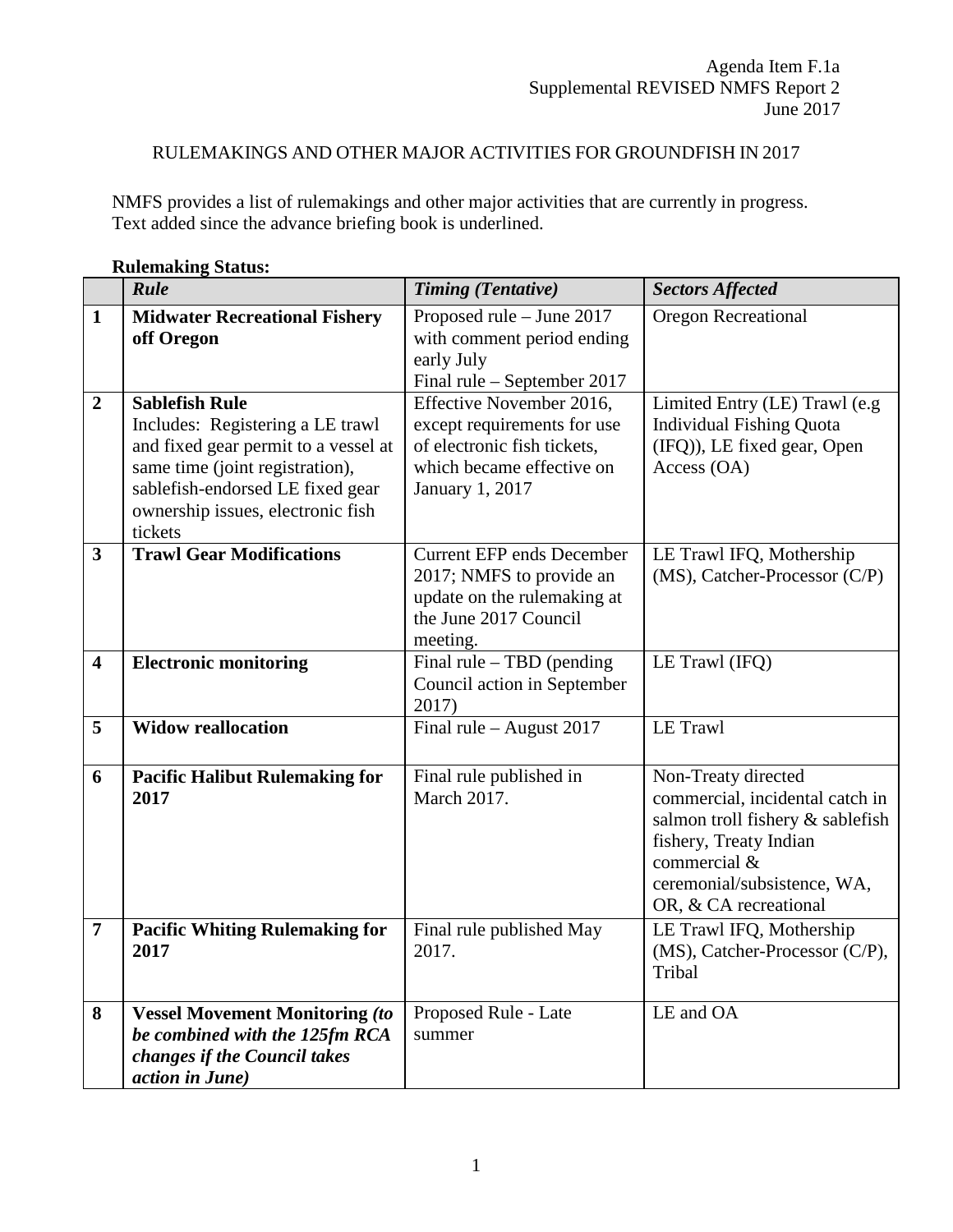| 9  | <b>Amendment 21 At-Sea Sector</b>      | Proposed rule – summer        | LE Trawl At-Sea Sectors (MS, |
|----|----------------------------------------|-------------------------------|------------------------------|
|    | <b>Set-Asides for darkblotched</b>     | 2017                          | $C/P$ )                      |
|    | rockfish and Pacific Ocean             | Final rule $-$ Fall 2017      |                              |
|    | perch                                  |                               |                              |
| 10 | <b>Amendment 26 Blackgill</b>          | Proposed rule – Spring $2018$ | Shorebased IFQ Program,      |
|    | <b>Rockfish and Minor Slope</b>        | Final rule – Summer $2018$    | LEFG and OA                  |
|    | <b>Rockfish South Reallocation</b>     |                               |                              |
|    |                                        |                               |                              |
| 11 | Correction to 2017-2018                | Correcting Amendment –        | California commercial and    |
|    | <b>Biennial Harvest Specifications</b> | Summer 2017                   | recreational fisheries       |
|    | and Management Measures -              |                               |                              |
|    | <b>California regulations</b>          |                               |                              |

## **Major Activities:**

|                         | <b>Activities</b>                                                                                                     | <b>Timing (Tentative)</b>                                                                                              | <b>Sectors Affected</b>                                                                                                                                                                                      |
|-------------------------|-----------------------------------------------------------------------------------------------------------------------|------------------------------------------------------------------------------------------------------------------------|--------------------------------------------------------------------------------------------------------------------------------------------------------------------------------------------------------------|
| $\mathbf{1}$            | <b>Trawl Gear EFP</b>                                                                                                 | February 2017<br>Modifications in March 2017                                                                           | LE Trawl (IFQ)                                                                                                                                                                                               |
| $\boldsymbol{2}$        | <b>Electronic Monitoring Non-</b><br>whiting Midwater & Bottom<br><b>Trawl</b>                                        | Currently on the September<br>2017 Council agenda.                                                                     | LE Trawl IFQ)                                                                                                                                                                                                |
| $\mathbf{3}$            | <b>Trawl Cost Recovery</b>                                                                                            | ongoing                                                                                                                | LE Trawl IFQ, Mothership<br>(MS), Catcher-Processor (C/P)                                                                                                                                                    |
| $\overline{\mathbf{4}}$ | <b>Salmon ESA Section 7</b><br><b>Consultation for Groundfish</b><br><b>FMP</b>                                       | <b>Final Council</b><br>recommendations - April<br>2017; Biological Opinion<br>Completed late 2017                     | LE Trawl IFQ, Mothership<br>(MS), Catcher-Processor (C/P),<br>Tribal, Open Access                                                                                                                            |
| 5                       | <b>Seabird ESA Section 7</b><br><b>Consultation for Groundfish</b><br><b>FMP</b>                                      | Completed April 2017.                                                                                                  | LE Trawl IFQ, Mothership<br>(MS), Catcher-Processor (C/P),<br>Tribal, Open Access,<br>Recreational                                                                                                           |
| 6                       | <b>ESA Section 7 Consultation on</b><br><b>Pacific Halibut Fisheries and</b><br><b>Catch Sharing Plan</b>             | Completed March 2017.                                                                                                  | Non-Treaty directed<br>commercial, incidental catch in<br>salmon troll fishery & sablefish<br>fishery, Treaty Indian<br>commercial &<br>ceremonial/subsistence, WA,<br>OR, & CA recreational, IPHC<br>survey |
| $\overline{7}$          | <b>Seabird ESA Section 7</b><br><b>Consultation for Pacific Halibut</b><br><b>Fisheries and Catch Sharing</b><br>Plan | <b>Biological Assessment to</b><br>USF&WS in Spring 2017<br><b>Biological Opinion from</b><br>USF&WS Autumn 2017       | same as above                                                                                                                                                                                                |
| 8                       | <b>Inseason Actions</b>                                                                                               | Council decisions:<br>-March 2017 - published,<br>effective May 11th<br>-April 2017 - published,<br>effective May 12th | To be determined                                                                                                                                                                                             |